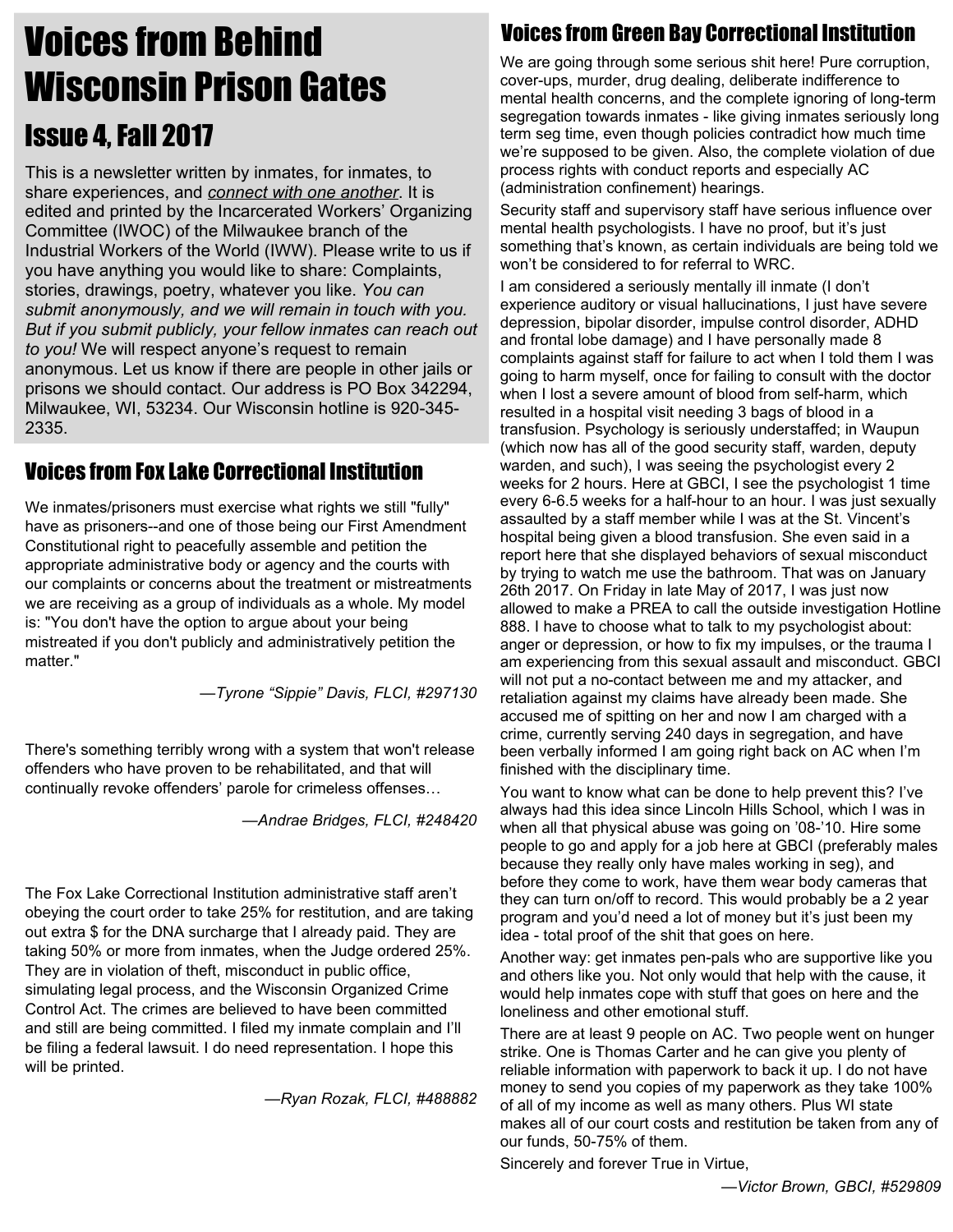What I can contribute is telling people about my experiences here. Not only that but I can write about others' experiences, as well. I want women and children, even fathers to know what goes on around here. My mother doesn't want to hear it, but I saw when I was on a hunger strike, people were willing to write to me. I always deal with crooked staff, that does stuff they should not do: deaths, assaults on inmates, choking them etc., etc.

#### *—Christopher Bethel, GBCI, #538639*

The condition in the Green Bay Correctional Institution is rife with corruption from top (Eckstein) to the bottom (staff). Inmates' rights are being constantly violated and they know no way of navigating through the court system. They file ICE's and that is the farthest they will go. Here at GBCI, the administration creates an environment of hostility with inmates and staff. Racial tensions are always at play everywhere you turn. I've been incarcerated for over 20 years and compared to other prisons, GBCI is the worst. Guards are rushed into service without having the necessary skills to deal with prisoners of different backgrounds and ethnicities. The analogy of GBCI is a pot of water left unattended with the temperature set at medium. You have guys who can only attend recreation once a week because of Warden Eckstein's new movement policy. It includes having only one library pass a week, unless you have a court deadline. We've been subjected to the least movement possible in his (Eckstein's) attempt to curb fights, that have seemed to increase in his tenure. The numbers do not lie when it comes to who is to blame (Eckstein) for the tension here at GBCI.

*—Jumar Jones, GBCI, #270001*

## Voices from Oshkosh Correctional Institution

Prisons are a hustle for everyone except the confined and the families of the confined. The Koch Brothers (the inventors of daily necessities such as toilet paper) even want in on this prison hustle/monetary gain; they're trying to get inmates out of jail/prisons to work for them for less pay, as opposed to paying outside workers the \$15.00 an hour wages that they are paying; they know the inmate will work for lesser wages, because jail/prisons pay the inmate in cents, as opposed to dollars. Again, prison is a hustle for everyone except the confined and friends and family of the confined. Everyone is getting paid: the POs, the COs, the judges, district attorneys, the wardens, the security directors, the canteen, the vendors such as Jack L. Marcus and Union Supply, and many more. It's a hustle, and everyone wants in on the hustle of prisons, including Michael Jordan. Bob Barker has had a huge piece of the pie: underwear, shirts, toothbrush, soaps. Just food for thoughts!

*—Dennis Warren, GBCI, #337063*

## Voices from Sandridge Secure Treatment Center

Greeting Fellow Workers,

My name is Eric J Hendrickson. I have been receiving mail from the Union, including newsletters. I am very grateful for the information. I wish to contribute to the cause. I have a voice and I also got a story. I have been incarcerated for 24 years. I am currently being held under a civil commitment law called Chapter 980 (Sexually Violent Person Commitments). This is an indefinite commitment until a Judge releases me. I came into prison in 1994 with a 10-year sentence for a 2nd degree sexual assault of an adult female. I never got out. This is my 1st time in prison.

I am at a Treatment Center called Sandridge Secure Treatment Center (SSTC). I am surrounded by double razor wire electric fences. I would say it is a prison environment. I am under the microscope of cameras. I am under another microscope of the brain police/mind police. I am threatened by this association as it can and will be used against me. I am in the treatment program and have been since 2001. I got into the treatment aspect through my legal counsel. I was told if I did not have anything to hide I would have nothing to worry about. I found out that I was being profiled. I was research. I was statistics. I was a means to a career. I have helped create the research program through my involvement in it. I also understand that theory of gathering information. I have learned a lot about myself. I also have become traumatized to the therapy. The program has changed a number of times. I have voiced that this has had a negative impact on me. I have been called hostile. I have been ignored. I have seen the administration change 3 times. I have seen models of treatment theory change as new information is collected.

I would like to share that I have had an article done on my case through the Wisconsin Center for Investigative Journalism. The title is Sex Offender Awaits Second Chance by Nora Hertel. If you google Sandridge Secure Treatment Center the article comes up. My mother Dianne Hendrickson also did interviews for WI Public Radio on my behalf.

I welcome any questions from anyone who would like to know what this department of health is doing with taxpayers' money. The costs to house just me are astronomical approx. \$150,000 a year. I have been held under this law for 16 years. I am held as one of the worst of the worst. I ask anyone to check this out. I wanted to at the very least set the state for questions. I have found out that to take on this system as a whole is a mistake especially involving the stigma of sex offenders.

I can put aside my personal attachments and give an objective view of the politics of Chapter 980. I also feel that the law was created with the best intention to protect society. I become a biased voice by being passive to my cause. I can philosophize the greater good theory. I also strive to achieve my release and then to stay free. I think that being a part of the Union will help, and I am looking to help.

*—Eric Hendrickson (No #, not in DOC)*

*Sandridge Secure Treatment Center*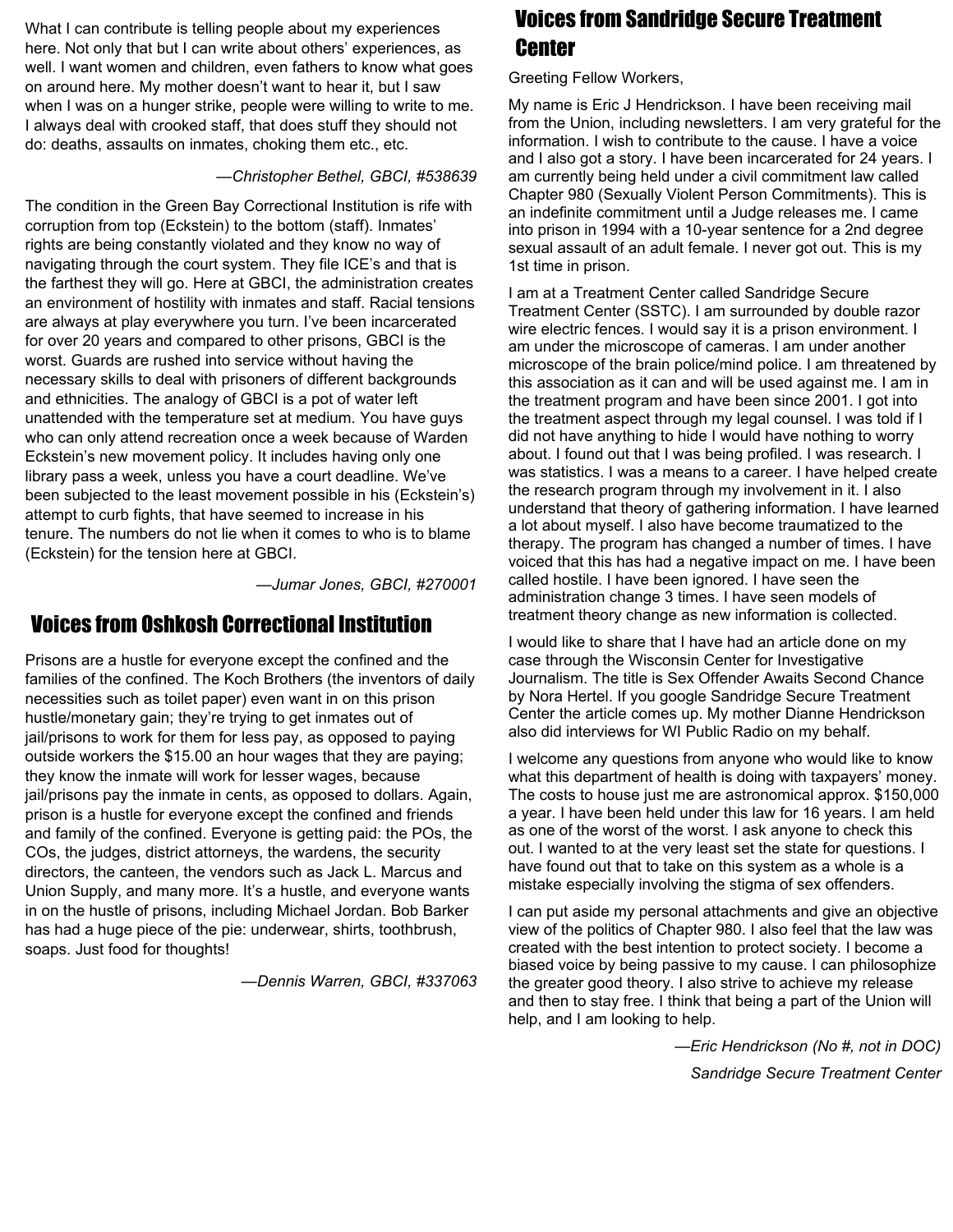## Voices from Racine Correctional Institution

## Voices from Wisconsin Secure Program Facility

The "Dying To Live" campaign was organized to bring awareness to the issues surrounding long-term solitary confinement in the state of Wisconsin… and it lasted around 7 and a half months.

Thanks to the support of religious and prison focus groups, the campaign gained publicity and public awareness for the first month of two. Activists and supporters took to the streets of Milwaukee, Madison, and other counties to march in support which gave us a major bust in publicity.

Unfortunately, we lacked a legal support team that could help the hunger strikers defend their constitutional rights to hunger strike and defend us against the harassment and physical abuse from the prison officials who desperately tried to stop the movement from gaining support. Had we had legal support I believe more inmates would also have jointed the strike, which could have kept us in the media's interest.

Nevertheless, this campaign was a success. We demonstrated our ability to organize and our will to fight the oppressive prison conditions of confinement. This campaign also brought a lot of activist groups together under a single cause which gave us hope that we all want the same thing and working together is a way we can obtain it.

If I had to do it all over again, I would recommend that we first get some civil rights legal groups to back us up all the way: from filing of the subject matter surrounding the protest to filing open records requests to get videos and other documentation that could be used to gain publicity. The public are visual creatures. To keep that publicity, we need images that show the humans being force-fed, etc. etc.

Nevertheless, overall this campaign was a success and a learning experience. We all played our roles to the best of our abilities and did everything we could.

In Struggle,

*—Cesar "Chili" DeLeon, RCI, #322800*

I hope this missive finds you all maintaining in the struggle. On July 11th I joined in with my brothers in a religious day of silence, in solidarity with all men, women and children silenced by the criminal (in)justice system. Some men may have done it for other reasons, but it was a silent stand against those who oppose us. I am in constant contact with men all over the WI DOC. I want to encourage everyone at GBCI to stand together. They want to see all the cracks in the facade, that is how they keep inmates in line. Convicts must stand up and demand the respect we deserve as human beings. I am not talking about fighting with our fists, but with our pens. The WI DOC can only fight so long before the truth reveals itself. They highlight/edit my newsletter and sent it to security in an attempt to block it, but they know that MKE IWW will not accept this. I am a proven member of IWW/IWOC. I hope everyone puts their money where their mouth is and supports this newsletter and all IWW endeavors they pursue. Even if it is just one stamp to help defray printing costs.

*—Josh Wade, RCI, #355083*

Wisconsin leads the nation in terms of racial disparity in the prison system, according to a study by the Employment and Training Institute at the University of Wisconsin-Milwaukee. The state's 16.5 per 100 incarceration rate for black males has now doubled the national average since 2016. The May 2016 study found that Wisconsin is four points higher than the state with the second highest disparity rates (Oklahoma, 12.8%), and three points higher than New York's (15.9%). Most of the offenses are drug-related and gang-related, and two-thirds of the prisoners are from six ZIP codes representing the poorest neighborhoods in Milwaukee. The hardest hit of those areas are 53209 and 53210 on the North Side and the East Side. The study found that nearly 7,000 men in these neighborhoods were in prison or are in prison between 2000, 2010 and 2015. Legislators have long known that racial profiling is a major problem in the state. Former Gov. Tommy Thompson established a task force on racial profiling in 1999, which released a report in 2000. His successor, Gov. Jim Doyle, commissioned another report in 2008, which made dozens of recommendations, including better data tracking and sharing, education on cultural competency, alternative justice programs, and improved methods to track progress related to racial disparities. Though drugs abuse were mentioned frequently as areas to be addressed, neither report recommended changes in drugrelated or gang-related drug laws.

*—Dominique Gulley, WSPF, #528853*

### Voices from Columbia Correctional Institution

On many occasions here at Columbia Correctional Institution, I have been subjected to "Control Status" for mental health crises that involved me harming myself. I have witnessed it countless times with many inmates. Me being classified as MH-2b means, in essence, that I am seriously mentally ill and have issues with self-harm and suicide attempts. Being punished, ridiculed, belittled, and persecuted is a crime, and a violation of my basic rights as a human being. I think I speak for a lot of people here at CCI when I say that these things must stop at all costs. Mental illness should not be met with ignorance, segregation, and punishment, but with understanding, help, and support.

#### *—Matthew LaBrec, CCI, #531236*

I've been a prisoner since 2001, but have only been here at C.C.I. since July 2004. I have spent much time in segregation, and being locked-up in DSI is tantamount to being in a nut-house. They only let you have a rubber pencil to write with. It takes about 5 days before you get a little of your personal property. It takes forever to get medical treatment. It took seven months before I was able to see a doctor. It took more than a month to get some pain meds (that aren't enough for my serious chronic pain from a herniated disc and 3 bulging discs in my neck). I also have a slap tear and torn muscle in my rotator cuff in my right shoulder. I have the reports from U.W. Madison on the MRIs for my injuries. I have exhausted all remedies here. I know I can win but it just takes an expert witness or two and the medical records.

*—Victor Holm, CCI, #123136*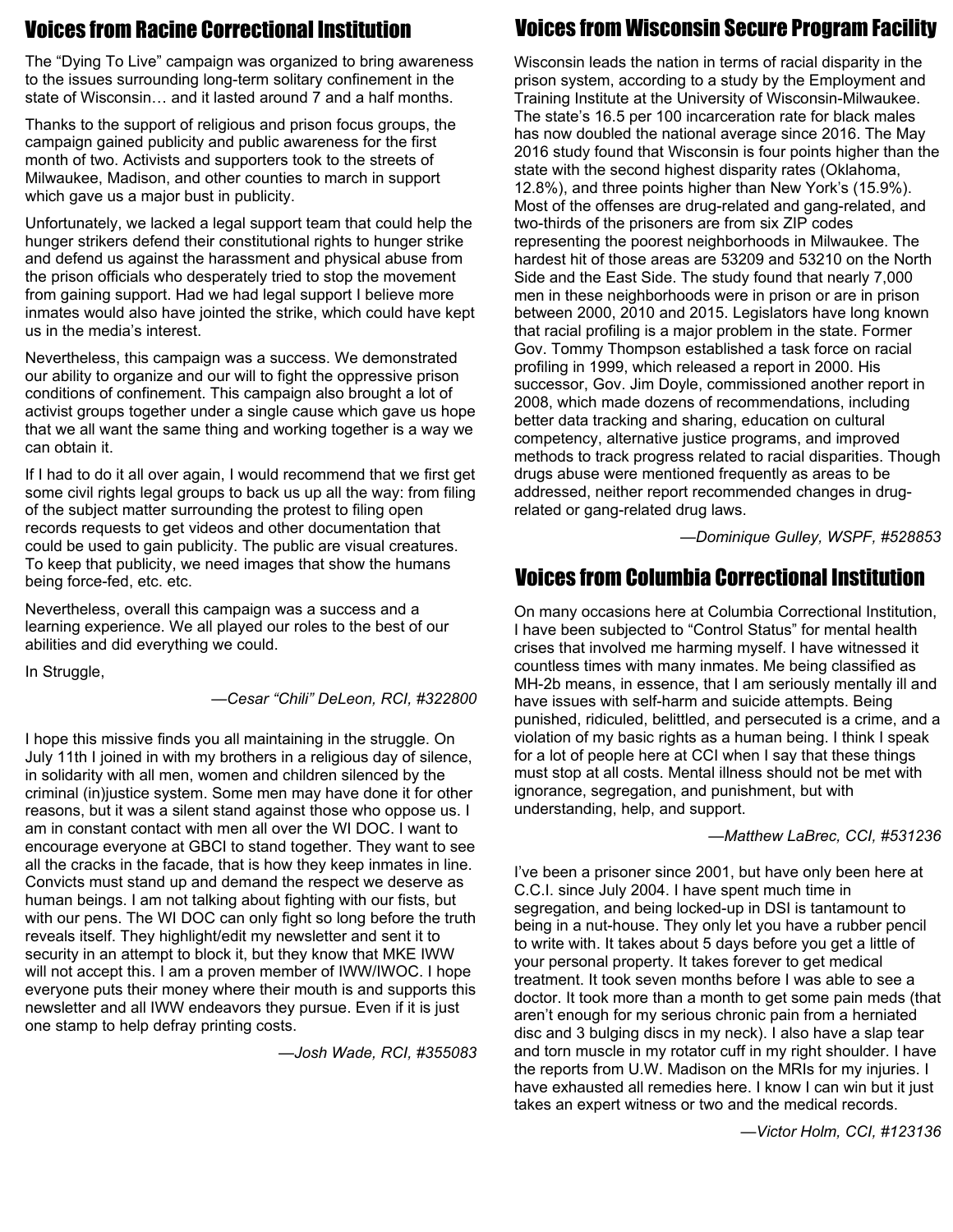My name is Justin P. Welch #579750. I'm doing life in Wisconsin DOC. I can't count the number of times I have attempted suicide by cutting veins open. I have no idea how many times I've been to UW Madison so they could save my life. I've been in the DOC since 11/11/11. I've been reaching out nonstop for help… all I want is to go to WRC for some real treatment. Suffering with mental illness like I do is extra hard to deal with, not being able to get the right treatment. I have had a number of staff try to get WRC to take me, but WRC just keeps saying "No!" So the selfharm and suicide attempts still have not stopped to date. I know I'm not the only inmate that is suffering, and they are letting people out of prison and never treated their mental illness. It's bad.

*—Justin P. Welch, CCI, #579750*

### Voices from Redgranite Correctional Institution

"Bed of Regrets" By J.D. Petersen

So many regrets from which I cannot hide Outnumber all the stars in the sky. But I've endeavored to bury each one in the past; Hoping, pleading, yearning to be free at last. Yet they call out from the depths of the earth, From the shadows, from the grave Haunting me, tormenting me until I inevitably fall away; Taken captive to a realm of desolation darker than the Darkest night where scarcely I possess the courage And dignity to fight; where my soul has become a Bottomless well of tears, a chasm of sorrow and perpetual Fears.

Oh, relentless bed of regrets, thou has vanquished my flesh, Obliterated my heart, and pierced my eyes So that the dreams I now dream are merely lies.

Innumerable are the treasures that I have lost, Sunken to the bottom of the abyss, oblivious to the cost And now I watch myself drift away Like the petals of a flower on the ocean waves.

#### Time after time and night after night

I have searched for the answers every moment of my life Only to have found more doubt, defeat, perplexity, and pain On this bed of regrets to which I am hopelessly chained.

Feb. 2016

*—John D. Petersen, RGCI, #303035*

## Voices from Robert E Ellsworth Correctional **Center**

These people around don't know me at all It seems to be mistaken, my whole life in this realm, Born without purpose, no feelings, no soul, Lost without hope while emptiness grows, My life full of pain nothing left to show, I've always been abandoned from everyone I know, This life has always been dark and cold, This path in life I walk Alone, Is there anyone else that's traveled this road? I know I have problems my differences show, I'm misunderstood that's all I know, Misunderstood and locked away, I despise the ones who wallow in lies, Thinking this life is a fairy tale, Closing their eyes during night fall, Pretending that darkness doesn't exist, Thinking it's all just a myth, When life really is just a bottomless pit...

*—Kinnett Adele, RECC, #527711*

First I want to say thanks for all

The mail. Also it makes me kind of happy To know that us prisoners are not being Ignored, we are being heard. Also, all the topics should be published For all to read. Being behind these walls It's hard to be heard and what you Are doing is helping lots. Thank you. I am also sending a new poem to contribute with my new information as you can see I have been sent to a new prison. Thank you for everything and I look forward to seeing everything that will be published next time.

Take care,

**Sincerely** Adele

> Kinnett *—Kinnett Adele, RECC, #527711*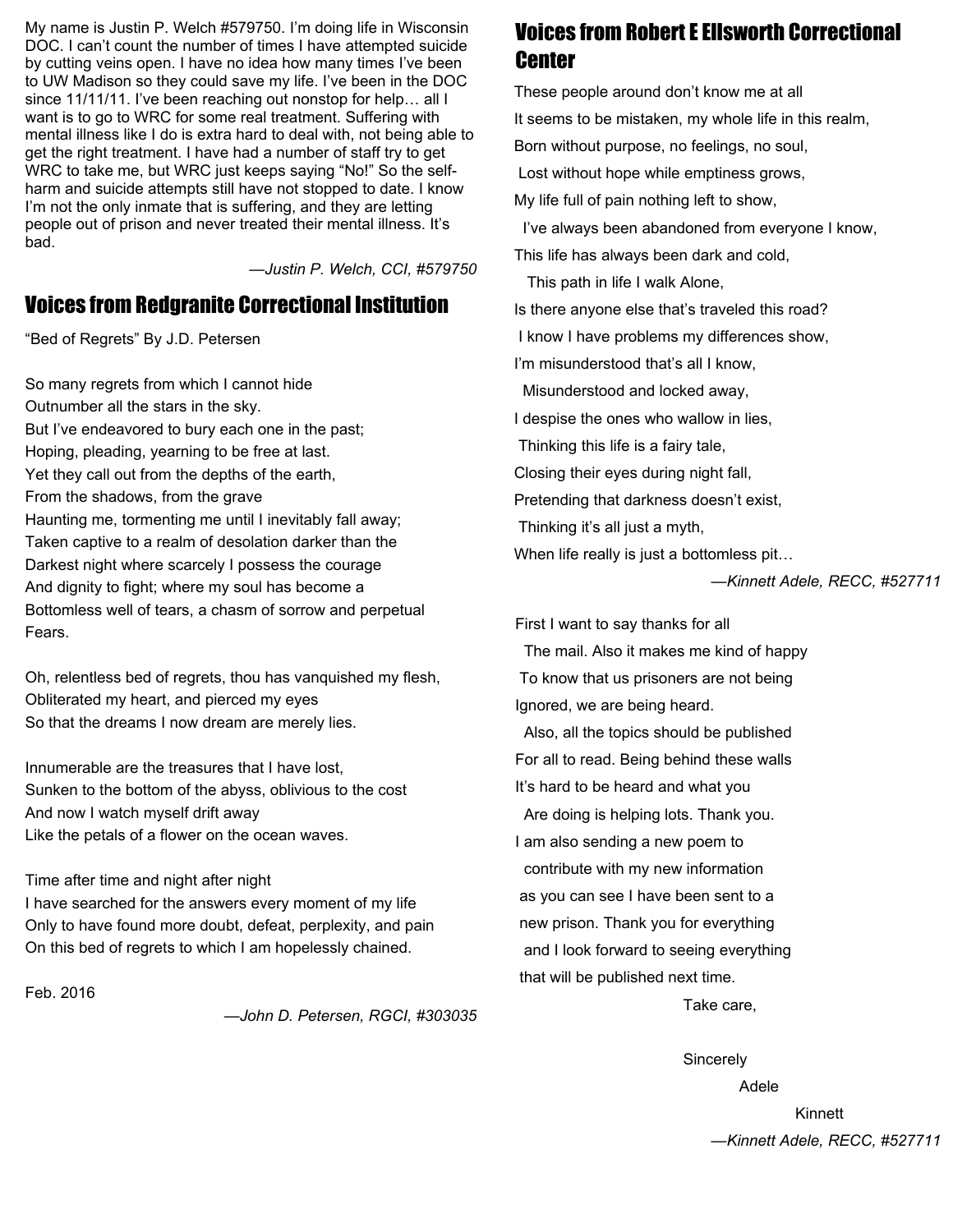## Voices from Those Who Suffer Anonymously

The first and most important problem usually has to do with clinical and medical. That's where I began in 2011. Elbow x-rays showed the problem I was having… but the other problem was to keep a doctor long enough to get treated. They continued to hire and change doctors. Just when you started to get treated, another doctor comes into play. That happened about three times – not counting a sub. Now I remember I went to Waupun Memorial and the doctor there said the elbow was unfixable – I needed an elbow replacement. So, I was referred to a Madison doctor, one in the field of replacing elbows which I had just learned could be done. I went to see the Madison doctor and he said to wait as long as possible because I was going to have a weight limit of carrying 5 lbs. for the rest of my life. We decided on pain management. Try to get a full night of sleep? It is always changing because of pain. 2013 to present: We are running the course because the doctor at Madison that could do the surgery is now gone. Another detail is that the replacement doesn't last forever… so they don't want to do it until I'm old? How old, I'm not sure. But the elbow doesn't sound like it has a long life and it has that 5-lb. weight restriction. I'm sure I'll lift more and not realize it until it's too late.

*—Anonymous*

I have been writing to staff in Green Bay Correctional to get credible evidence on how we are being mistreated from the first day that we enter into Green Bay and gave are state issued clothes. I have copies of request slips that was responded to by high level officers, and documents that were written by me and other staff members that are in the Business office, etc. I can show how Green Bay's budget for 2015-2016 was \$103 million, and wasn't much spent on us inmates, if any! When we first get here to Green Bay, we are given all worn-out clothes and lining, clothes that are old, and some of them bigger or smaller than your real size. The lining white sheets and pillow cases, isn't nothing white, and is more grey black! Then they lie and tell us that we want get new clothes and lining into when we've been in here for one year, and for my one year clothes exchange, I was only given one new item of each state issued piece, when we have 5. We are under fed at every meal, and the trays we eat out of are not clean and are always wet, and have spots stuck on the trays at dinner from oatmeal from breakfast. We are doubled up in small, one-man cells that are so small that if your roommate gets off the bed, you got to lay down! Then Warden Scott Eckstein only lets us clean our cell one time a week on Sunday, and all the workers give us is some watered down spray and some cut up T-shirts as rags, and they put a mop that 30 other people have used.

mental health unit. I've been here for many years. It used to be okay, but now the staff here is very abusive and the unit manager allows staff to do whatever they want. They are withholding my psychiatric medication; they harass, mentally abuse and punish me for no reason. The unit manager doesn't allow me to get a job. I don't have any family or anyone to call here or to call Madison to complain to the mental health director. I am struggling with my mental health. I am going through a lot pain and suffering. I feel miserable because this unit manager here doesn't care about my mental health and she allows staff to abuse me and harass me for no reason. Sometime I consider suicide. I have tried before: I have cut myself before and I have hurt myself many times because staff members here in the CCI mental health unit are very abusive. They only do this because the unit manager allows it. When I go to her for help she make things worse for me. And staff members harass me more. The staff here plays games with my medications. They don't help me with anything. The unit manger makes my time here very difficult. Staff here are so bad that they use the other mentally ill persons in the unit to write letters about me, telling lies about me so they can get me in trouble and get me out of SMU. I need someone to call Madison.

I want to tell you about the abuse here at the CCI SMU, the

*—Anonymous*

I get arrest at August 1995. On 1996 I found guilty, 1st degree Reckless Homicide my sentence is 40 year in state prison. So my complaint is about parole, and because they don't hive me my release. Please I need your help on this matte. I'm having seen the parole for 9 time, at Octuber coming is my #10 time and the parole chairperson continues objecting my release. else I'm sending to you copies of my parole decision, and my order of the immigration judge

Please let me know if you can help me on this matte

Thank you for your time and your cooperation.

*—Anonymous*

*—Anonymous*